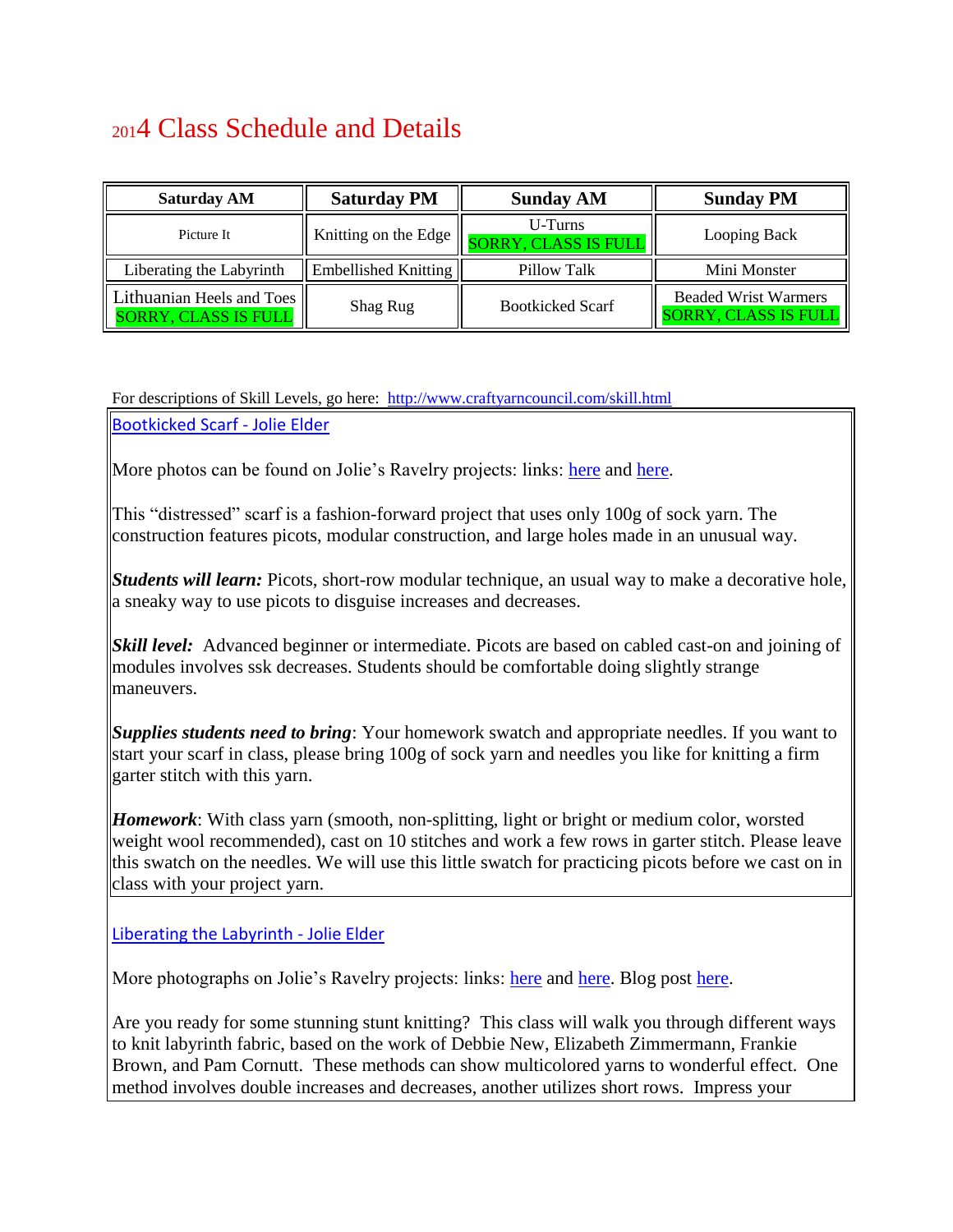knitting friends and yourself!

*Students will learn:*Multiple ways to make labyrinth fabrics.

*Skill level*: Intermediate or advanced. Should be comfortable with mitered squares and short rows or should complete the homework below to become familiar with them before class.

*Supplies students need to bring*: Class yarn (smooth, non-splitting, light or bright or medium color-worsted weight wool recommended), a long (40- or 60-inch) circular or interchangeable needle you like with this yarn, many stitch markers in at least two colors. Multiple colors of yarn or long-print yarn are especially fun in this technique.

*Homework*: If you have never worked with mitered squares complete one increasing mitered square and one decreasing mitered square using these [Instructions.](https://websitebuilder.1and1.com/xml/wfxdirect/res;jsessionid=900C8FB101353C8E1BEDD717AD56855E.TCpfixus71b?name=Liberating+the+Labyrinth+Homework.pdf&type=resource) Know your favorite doubleincrease and double-decreases and how you like to use stitch markers at those points.

### Looping Back - Jolie Elder

Making a loop, knitting with part of it, and then tightening it is a peculiar technique that lends itself to some unusual applications. You can bind off on both ends of the same row to preserve symmetry. You can also add modules — intarsia or entrelac — in a way that is seamless and elegant. You can adds beads in a unique way that is both more secure and prevents them from sliding around.

*Students will learn*: Various applications of Rick Mondragon's sliding loop.

*Skill level:* Should already have experience with intarsia and entrelac (or knit a swatch before class)

*Supplies students need to bring*: Class yarn (smooth, non-splitting, light or bright or medium color-worsted weight wool recommended) in a couple colors, needles to work that yarn, small crochet hook for beading, beads that will fit on the class yarn. I will bring pony beads for students who don't have spare scrap beads.

*Homework*: Using three different colors of yarn, cast on 30 stitches (10 sequentially in each color) and work three vertical columns of stripes 10 stitches wide in intarsia for about 10 rows. Bind off the middle block but leave the other two live. We'll be observing the structure of intarsia by unraveling some of this in class, so feel free to use leftover scrap yarn.

#### $\overline{a}$ Embellished Knitting - Charles Gandy

Here's a chance to learn numerous ways to enhance your knitted creations thru applied embellishments. From frilly ruffles to bobbles to twists and ripples, I-Cords, special "finger" cords and even beading, we will explore, thru a hands-on sampler, how these techniques can make your projects unique and knitted with personality!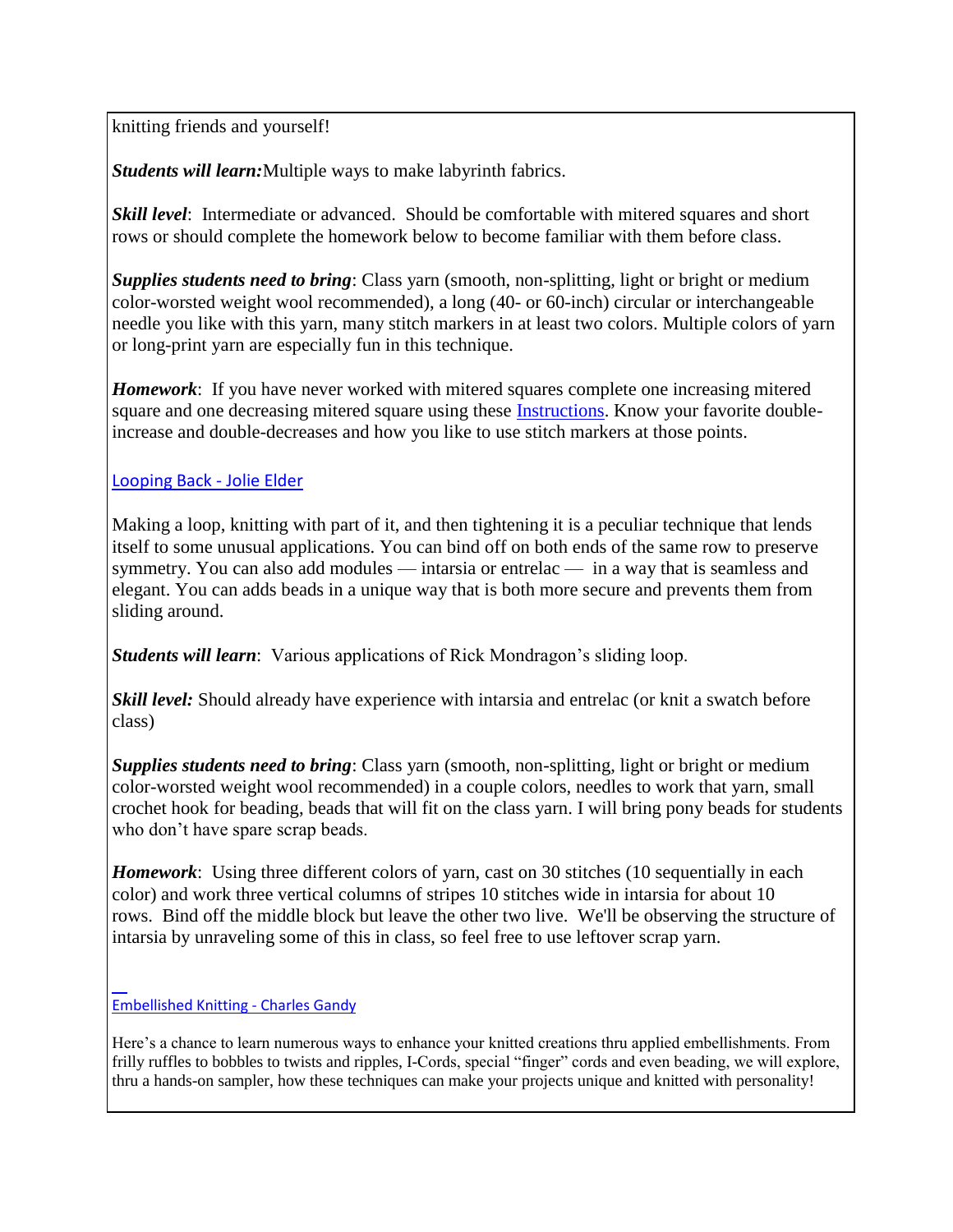### *Skill level*: Advanced Beginner

### *Supplies students need to bring:*

- At least 50 yards of a solid neutral worsted weight yarn.
- At least 25 yards of a contrasting color yarn...multi color is fine!
- 1 set of DP needles for worsted weight (size 6, 7, or 8)
- Circular or Str needles in desired size (Lace pointed needles RECOMMENDED but not required)
- 1 crochet hook size C or larger
- Tapestry needle
- Scissors
- Tape measure, Row counter, Stitch markers, Notebook.

### *Homework:*

- 1. On double points using contrasting yarn, CO 5 stitches and work for 10 rows in GARTER STITCH (knit every row). Cut yarn leaving a 6 " tail but leave stitches on the needle.
- 2. On another double point needle using contrasting yarn, CO 5 stitches and work for 10 rows in STOCKINETTE STITCH (knit one row, purl one row). Cut yarn leaving a 6" tail but leave stitches on the needle

### Pillow Talk - Charles Gandy

Does your interior need a bit of "fluffing and puffing"? Well, why not spruce it up by tossing in some creative, decorative pillows ...knitted pillows? Using classic techniques in small swatches that include provisional cast ons, Kitchener stitch grafting, embellishments, miters, and other decorative trimming techniques, you will be equipped to give any room a beautiful make-over with creative, knitted, decorative pillows.

*Skill level:* Advanced Beginner or Intermediate. Note: experience working in the round with Double Points, Magic Loop or Two Circulars very helpful.

### *Supplies students need to bring*:

- At least 50 yards of a solid neutral worsted weight yarn.
- At least 25 yards of a contrasting color yarn…multi color is fine!
- $\bullet$  2 sets of DP needles for worsted weight (size 6, 7, or 8)
- 1 24" circular needles in desired size (Lace pointed needles preferred but not required
- 1 crochet needle size C or larger
- Tapestry needle
- Scissors
- Tape measure, Row counter, Stitch markers, Note book

*Homework*: None

## Mini Monster - Charles Gandy

In this three-hour class filled with CREATIVITY and TECHNIQUE we will make this fun stuffed toy…a Mini Monster. We will cover techniques such as three-needle attachments, three-needle bind offs, professional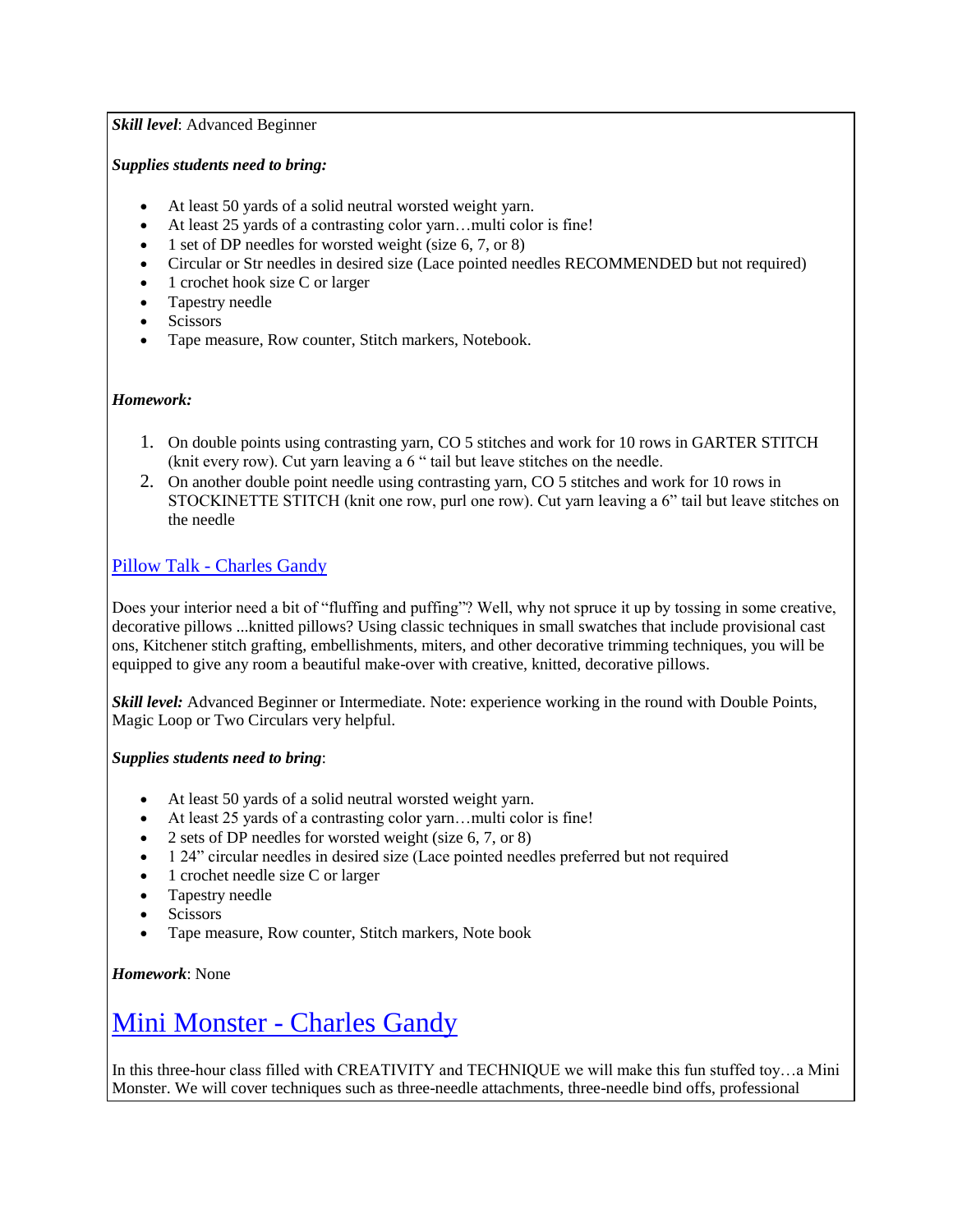picking up of stitches, knitted-in twists, seaming horizontal seams to horizontal seams, and more. All you need is a little experience in knitting in the round (double points, two circulars, or magic loop…your call!!!), needles (size 5 + an extra set of DPNs) and one skein of Noro Silk Garden.

*Skill level:* Advanced Beginner or Intermediate. Note: experience working in the round with Double Points, Magic Loop or Two Circulars very helpful.

#### *Supplies Students need to bring*:

- I skein Noro Silk Garden (if this is not available, bring worsted weight yarn in a variety of colors!) *\*\*NOTE: Unwound, the LYS in Blowing Rock will have plenty available and will be providing 20% off coupons for our event\*\**
- 2 sets of DP needles (or magic loop or two circular needs depending on your choice for working in the round for worsted weight (size 5-6...a slightly tighter gauge is desired!))
- 1 crochet needle size C or larger
- Tapestry needle
- **Scissors**
- Tape measure, Row counter, Stitch markers, Note book

#### **Homework**:

To take full advantage of the colors in Silk Garden, please "harvest" small balls of yarn from the skein that will be used for "lips, tongue, nose, eyes, arms and legs". Look for the "brighter" more colorful sections. (If using yarn other than Noro, choose bright colors)

- BODY: Using the larger "ball" of yarn, CO 36 sts, join, being careful not to twist, and knit for  $1\frac{1}{2}$ "
- LIPS: On separate needles with one of the contrasting balls…whichever if best for "lips", CO 16 sts and join, being careful not to twist, and work for 8 rounds. Do not bind off but cut yarn Place sts on waste yarn to hold.
- TONGUE: On separate needles with yet another contrasting color from your ball stash…one that would be best for your tongue with the color you chose for your lips, CO 6 sts and work 9 rows in garter stitch (knit every row.) cut yarn and put on waste yarn to hold.
- EYES: (make 2) with contrasting color, CO 6 sts. Work in garter stitch (knit every row) for 14 rows…put on waste yarn to hold.
- NOSE: Another color, CO 12 sts, join working in the round until piece measures 1  $\frac{1}{4}$  1  $\frac{1}{2}$  " put on waste yarn to hold.

## Lithuanian Sock Heels and Toes - Donna Druchunas

Working from instructions I have translated from vintage Lithuanian knitting books, we will knit several types of heels and toes that I have never seen used in contemporary American knitting patterns. We will also look at different types of sock construction used in Lithuania in the 19th century, and discuss the history and cultural development of Lithuania, with a focus on influences on knitting patterns and techniques used in the country. We will learn how to knit an unusual short row heel that also has a gusset, a stair-step heel, and several variations of heel stitches for heels with flaps. We will also look at several ways to shape toes including two unusual spiral designs with decorative decreases. I will have a selection of hand-knit socks from Lithuania to examine up close. Students will also receive a collection of colorwork and lace charts for sock stitches that are popular in Lithuania.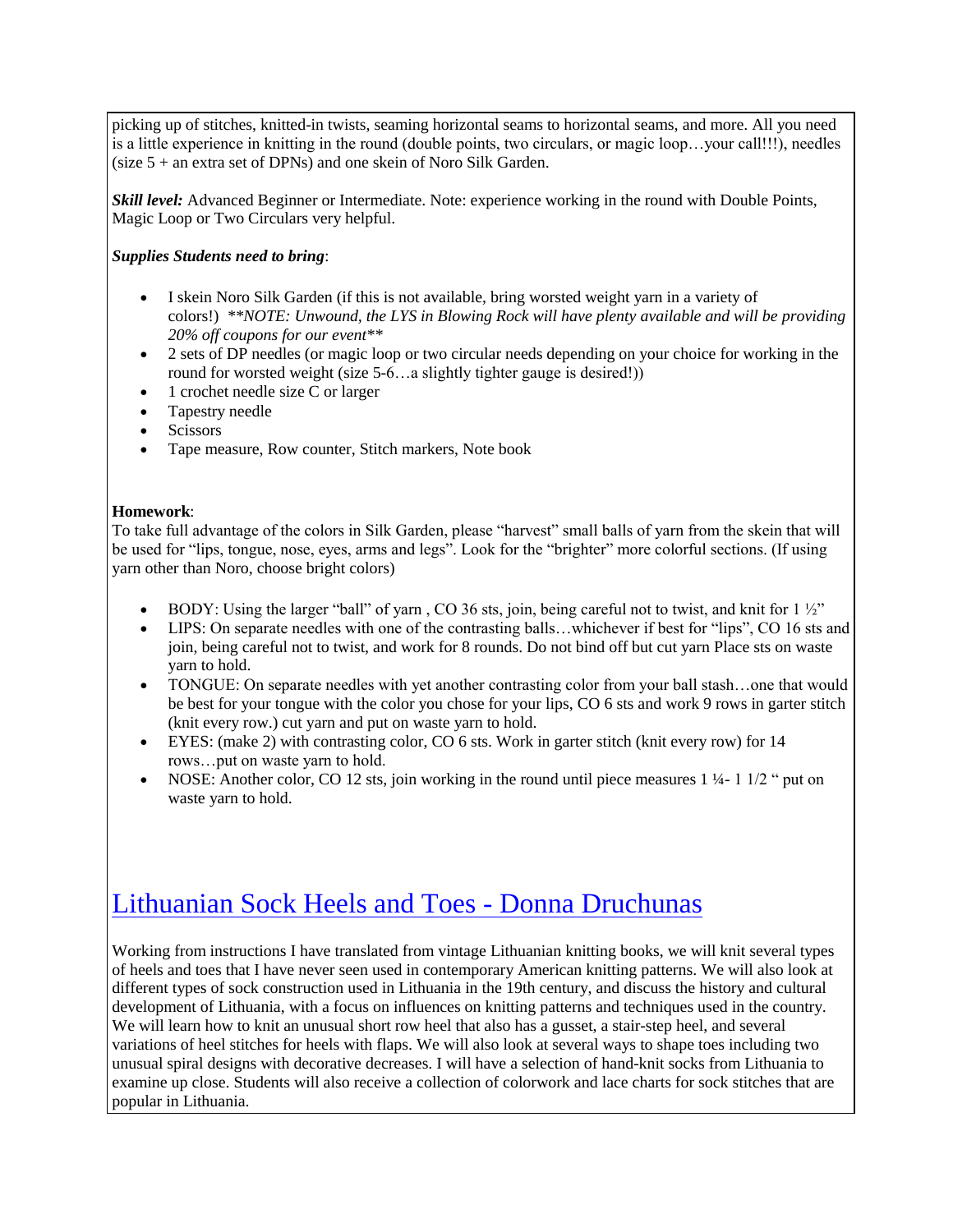*Supplies students need to bring:* 1 ball of sock yarn, two sets of 5 appropriate sized double-pointed needles (or 2 circulars or 1 long circular for magic loop), basic knitter's toolkit.

*Skill level:* Intermediate, need to know how to knit with double-pointed needles, and have made at least 1 pair of socks (or 1 Christmas stocking).

*Homework*: None

### Lithuanian Beaded Wristwarmers - Donna Druchunas

Beads add a fabulous touch! Knowing just the basics of knitting, you can easily create colorful designs with beads. Using only garter stitch and learning how to read and work from beading charts, in this workshop, we will make beautiful jeweled wrist warmer cuffs that are inspired by those popular in Lithuania. We will also learn beautiful crochet trim stitches - with and without beads, for trimming the wrist warmers.

*Skill level*: Beginners welcome! If you can do the knit stitch, you can make these beaded wrist warmers.

#### *Supplies students need to bring:*

- Beginner: 1 skein of Cascade 220 (or equivalent worsted-weight wool) in a medium or dark color, size 5 straight or circular needles (see homework)
- Intermediate: 1 skein of Koigu (or equivalent fingering-weight wool) in a medium or dark semi-solid color, or equivalent fingering weight wool yarn, size 1 straight or circular needles (see homework)
- Advanced: 1 skein of a fairly heavy lace-weight wool yarn, something that has some body and is NOT cobweb weight, size 000 needles (see homework)

Everyone: crochet hook same size as needles or close, basic knitting toolkit, needle nose pliers (optional)

*Homework:* CO 30 sts and work in garter stitch for about 3 inches. Make sure your stitches are tight and the fabric is firm. If they are loose and the fabric is soft, try again with smaller needles. Bring the swatch to class.

## Knitted Shag Rug - Donna Druchunas

Pile, or shag, knitting has been around for years. The Shakers and other New England knitters used pile knitting to make insulated mittens in the 19th century. Mary Thomas has an entire chapter about loop stitches in her 1938 classic, Mary Thomas's Knitting Book. She even talks about loop-knitted wigs, rugs, and birds nests! Today, many knitting encyclopedias and stitch libraries include instructions for at least one form of loop stitch, while most other types of pile stitches have faded from popularity. The stitches are infinite in variation. The loops are made on the right side or the wrong side, wrapping the yarn around a thumb or two fingers, on a Garter stitch or Stockinette stitch background.

The workshop will cover the following topics:

- Materials and supplies needed for rug knitting
- Selecting and arranging colors
- Learning several shag stitch techniques
- Choosing the right shag or loop stitch for your rug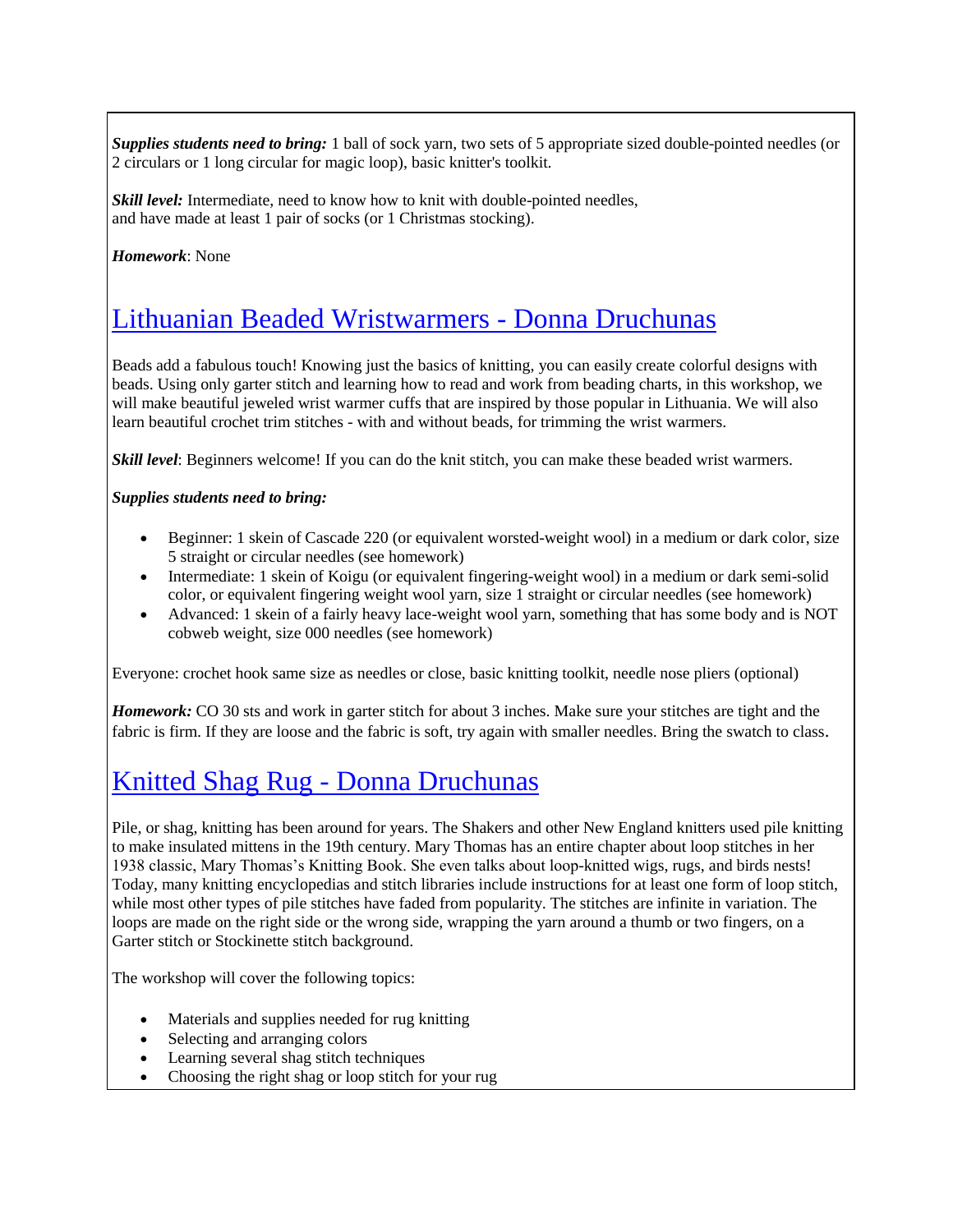• Backing and edging options

*Skill level:* Easy+ level. Students need to know to knit and purl, cast-on and bind-off, and have experience making 2-3 projects.

*Supplies students need to bring:* Size 7 straight or double-pointed needles, 800 yards of worsted weight cotton yarn, 800 yards of bulky wool yarn or 1600 yards of worsted weight wool yarn (to use double), basic knitting tools.

# Picture It- Intarsia and Duplicate Stitch - Mercedes Tarasovich-Clark

Learn to knit charted images, including your own images converted to charted form, with the intarsia knitting method. Add detail with duplicate stitch to fine-tune your knitted images.

*Students will learn*: Intarsia knitting, chart reading, charting images, duplicate stitch, handling multiple colors on a single knitted row, and choosing colors for charted knitting.

*Skill level:* Advanced Beginner. Students should be comfortable with Stockinette stitch and have a good idea of basic knitting terminology.

*Supplies students need to bring:* Several colors of smooth, worsted weight yarns, preferably wool. Knitting needles size 7 or 8, or size needed to get gauge with selected yarns. Basic knitting notions(markers, tapestry needle, etc.).

*Homework*: None Knitting on the Edge Mercedes Tarasovich-Clark

Learn to use knitted lace or textured edgings to dress up a basic shapes and add beauty to simple knits. Add fringe as you knit or bind off in a lace pattern, and create gorgeous details that save finishing steps! We'll cover many edging options that you can use to create endless edging options.

*Students will learn*: Choosing edgings to coordinate with planned projects, binding off using lace edgings, knitted-in fringed and textured edgings, blocking edgings.

*Skill level*: Intermediate. Students should be comfortable with lace knitting, chart reading, and have a good idea of basic knitting terminology and symbols.

*Supplies students need to bring*: Skein of smooth, DK or worsted weight yarn, preferably wool. Knitting needles in size needed to get gauge with selected yarns. Basic knitting notions (markers, tapestry needle, etc.).

*Homework*: None

 $\overline{\phantom{0}}$ 

U-Turns- Short Rows for Shaping and Pattern Mercedes Tarasovich-Clark